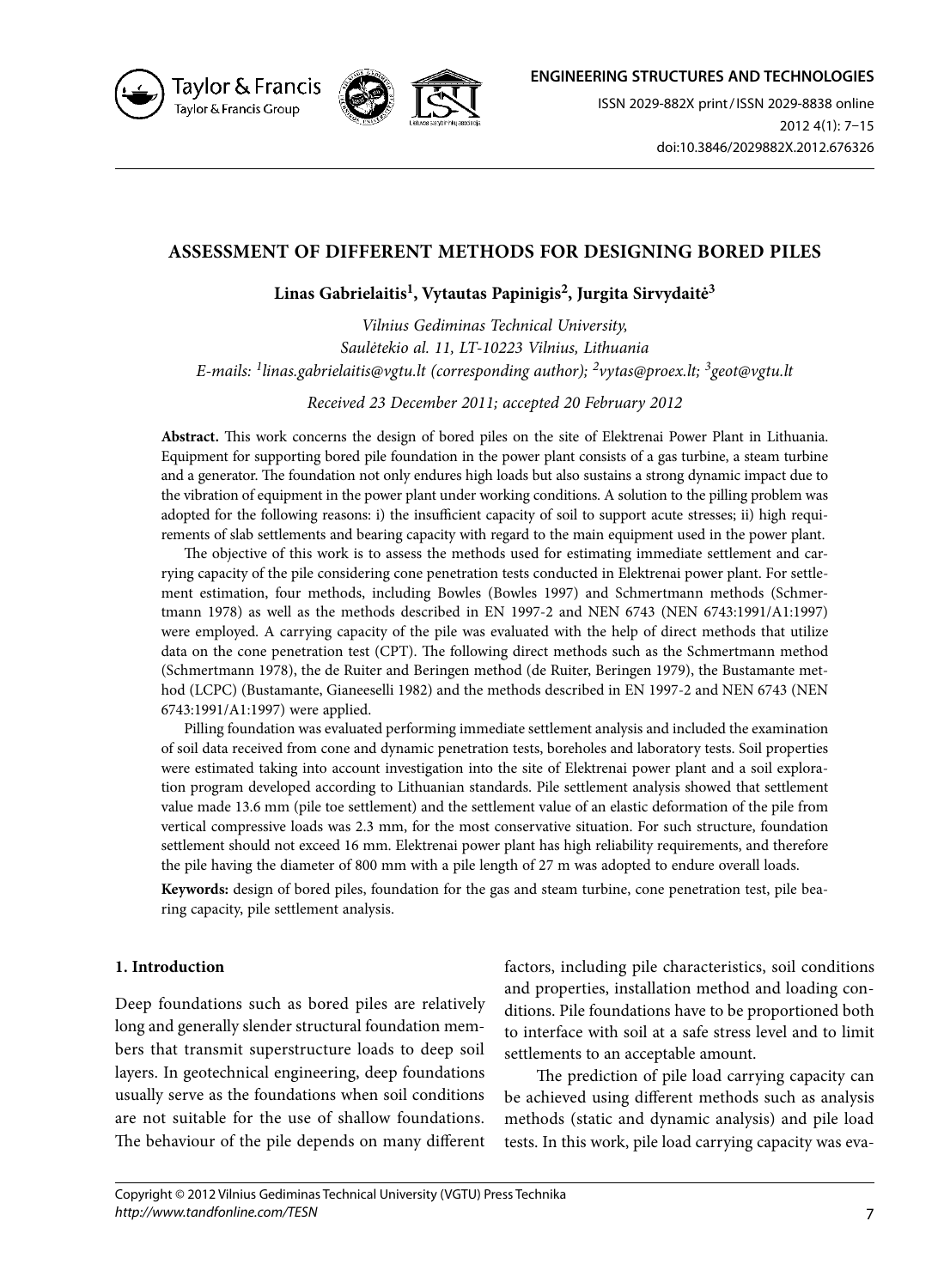luated applying the static analysis method based on soil properties acquired from laboratory tests and static analysis utilizing the results of in situ tests, e.g. a cone penetration test (CPT). Bored piles are the most common type of nondisplacement piles the load carrying capacity of which consists of two components: shaft tangential resistance and base compressive resistance. The shaft resistance of the piles, in most cases, is fully mobilized before maximum base resistance is reached (Frank 2006). After the full mobilization of shaft resistance, any increment of axial load is transferred fully to the base. As shaft resistance is mobilized early in the loading process, the determination of base resistance is the key element in pile design (Lee, Salgado 1999).

The prediction for pile settlement can be achieved as a sum of pile heel settlement and an elastic deformation of the pile. Settlement analysis plays an important role in building foundation, even though only few modern buildings collapse from excessive settlements, which is uncommon for partial collapse or localized failure in a structural member to occur (Kempfert, Gebreselassie 2006). Excessive settlement and differential movement can cause distortion and cracking in structures (Salgado *et al.* 2007) especiallyfor rotary machines which are particularly sensitive to bearing misalignment. In other words, a suitable method of state-of-the-art design under regional conditions may greatly reduce the risk factor of settlement problems without unduly raising foundation costs.

The objective of this work consists of four parts:

- 1. To assess the load carrying capacity of the pile considering the basic condition for an ultimate limit stage (EN 1997-2).
- 2. To assess the load carrying capacity of the pile using direct methods utilizing CPT data in Elektrenai power plant. The load carrying capacity of the pile was evaluated employing the Schmertmann method (Schmertmann 1978), the de Ruiter and Beringen method (de Ruiter, Beringen 1979), the Bustamante method (LCPC) (Bustamante, Gianeeselli 1982) and the methods described in NEN 6743 (NEN 6743:1991/A1:1997).
- 3. To assess immediate settlement employing the analytical Bowles method (Bowles 1997).
- 4. To assess immediate settlement employing four methods, including Schmertmann (Schmertmann 1978), EN 1997-2, Bustamante (LCPC) and the methods described in NEN 6743 (NEN 6743:1991/A1:1997).

In this work, deep pile foundation was designed to sustain loads from gas and steam turbine equipment on the site of Elektrenai power plant in Lithuania. When designing pile foundation, the required length of the pile was estimated based on the load from superstructure, allowable stress in the material of the pile and in situ soil properties that were estimated taking into account site investigation and soil exploration program according to Lithuanian regulations. Investigation data were based on cone penetration and dynamic penetration tests, boreholes, excavations as well as on soil and laboratory investigations. Based on the obtained data, four geological layers were generalized and applied for designing pile foundation.

Pile settlement analysis disclosed that the total settlement value was 16 mm, including 2 mm settlements of an elastic deformation of the pile from vertical compressive loads. For such structure, foundation settlement should not be more than <2%D where D is the diameter of the pile. The introduced settlement criteria were taken according to equipment settlement guidelines (General Electric Design Basis Document, Volume 1, 2008), which means that the pile should be working within the limit of the mobilization of its shaft resistance. It was found that for the pile of the diameter of 800 mm, 27 m was necessary length sufficient to handle overall load.

#### **2. Piled Foundation Considerations**

Piled foundation was chosen due to two different reasons:

- The capacity of soil to undergo great stresses, i.e. the bearing capacity of soils represents the ability of soil to safely carry pressure placed on soil by piles without undergoing shear failure with accompanying large settlements.
- Special requirements for the main equipment for settlement bearing capacity. The equipment consisted of a gas turbine, a steam turbine and a generator. The generator is coupled to the gas turbine through rigid coupling and is connected to the steam turbine by flexible coupling. The equipment induced high loads, which, in turn, induced great stresses on the foundation. The combined unit of the gas turbine, the generator and steam are found on a single slab foundation. It has to provide adequate resistance and comportment to all static and dynamic equipment conditions.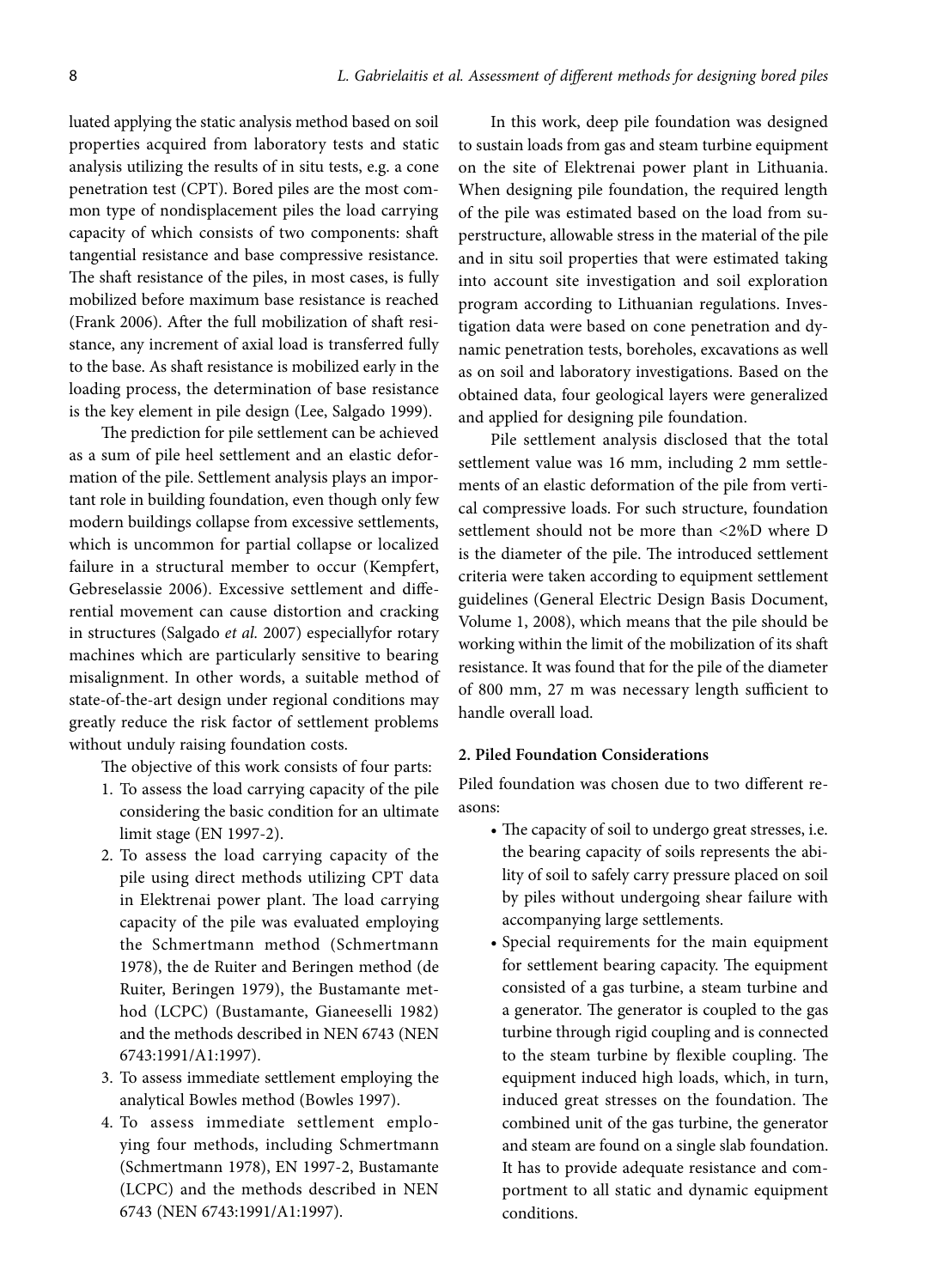As the main purpose of the foundation is to receive loads from equipment and to transmit them to the piles, so that settlement and dynamic criteria should be satisfied. According to the analyses of stresses induced by loads, gas and steam turbine equipment required deep pile foundation.

For designing deep pile foundation, the required length of the pile was estimated from the load of power plant equipment, stresses in the pile material, and the soil properties. It was based on the following steps (Gabrielaitis, Papinigis 2010):

- 1. Soil properties were determined in light of site investigation and the soil exploration program according to Lithuanian regulations.
- 2. Superstructure loads were obtained from the manufacturer of the gas and steam turbine (General Electric) and included a design verification load of 2500 kN and a service working load of 2239 kN.
- 3. The bored cast-in-place piles having the diameter of 800 mm were adopted and rested on the very dense sandy bed. Based on data from the previous two steps, the estimation of pile length was performed along with pile carrying capacity and settlements.

These steps are described in the following sections.

#### **3. Physical and Mechanical Properties of Soil**

Soil properties were determined from site investigation and the soil exploration program on the site of Elektrenai power plant, Lithuania. Geological investigation involved boreholes (BH), cone and dynamic penetration tests (PT) and trial pits (TP). Totally, 8 boreholes of the depth of 30 m and other 45m-deep were drilled. Soil samples were taken from trial pits in order to determine granulometric composition, plasticity and Proctor density. 21 tests on the cone penetration (CPT) of the depth of up to 25–35 m were carried out. At 4 points below 15 m, precise measurements of pore pressure have been carried out (CPTu). 16 dynamic penetration (DPSH) tests were performed in the depth of up to 15 m. XIII engineering geological layers (EGL) were determined in the research area and based on investigation data about CPT, DPSH of boreholes, excavations, soil as well as on laboratory investigations.

The surface of the investigation site was levelled and the major part of the area was replaced with manmade soil (tplIV) consisting of silty sand (SU, SUo), low plasticity clay (TL), intermediate plasticity clay (TM), silty clay (TU) and gravel sand (GU). The thickness of the manmade soil layer ranges from 0.5 m to 2.20 m with the altitudes ranging from 96.0 m to 97.9 m. The depth of limnoglacial sediments ranges from 13.20 m to 15.80 m. The altitudes of the layer sole ranges from 82.14 m to 84.93 m of the altitude. Below, silty sand (SU, SUo) was present to 67.7 m of the altitude.

In view of investigation into engineering geological layers, four geological layers were generalized:

- 1. medium to firm clay sediment, TU, TL, TM (the depth of the layer is up to 15 m from the surface);
- 2. medium to coarse silty sand, dense (the depth of the layer is up to 19 m from the surface);
- 3. medium to coarse silty sand, medium dense (the depth of the layer is up to 25 m from the surface);
- 4. medium to coarse silty sand, very dense (the depth of the layer is up to 30 m from the surface).

These four layers were used for designing and calculating piling foundation (Gabrielaitis, Papinigis 2010).

# **4. Assessment of the Carrying Capacity of the Bored Pile**

## **4.1. Pile Carrying Capacity Employing the Ultimate Limit Stage (EN 1997-2)**

Pile carrying capacity was evaluated taking into account the basic condition for the ultimate limit stage, which is:

$$
F_{c,d} \le R_{c,d},\tag{1}
$$

where  $F_{c,d}$  is the design load of the ultimate limit stage normal to the foundation and  $R_{c,d}$  is the design bearing resistance of the foundation against loads normal to it.  $F_{c,d}$  includes the weight of the foundation and of any backfill material placed on the top of it. Earth pressure on the structural elements above the foundation level is geotechnical action and is included in *F c,d* where relevant.

The basic inequality  $F_{c,d} \leq R_{c,d}$  has to be checked for recommended partial safety factors in persistent and transient situations (Eurocode 7). In our case, the value of  $F_{c,d}$  was calculated and accepted to be equal to 2500 kN.

The value of  $R_{c,d}$  may be calculated using analytical or semi-empirical methods. The concept of a se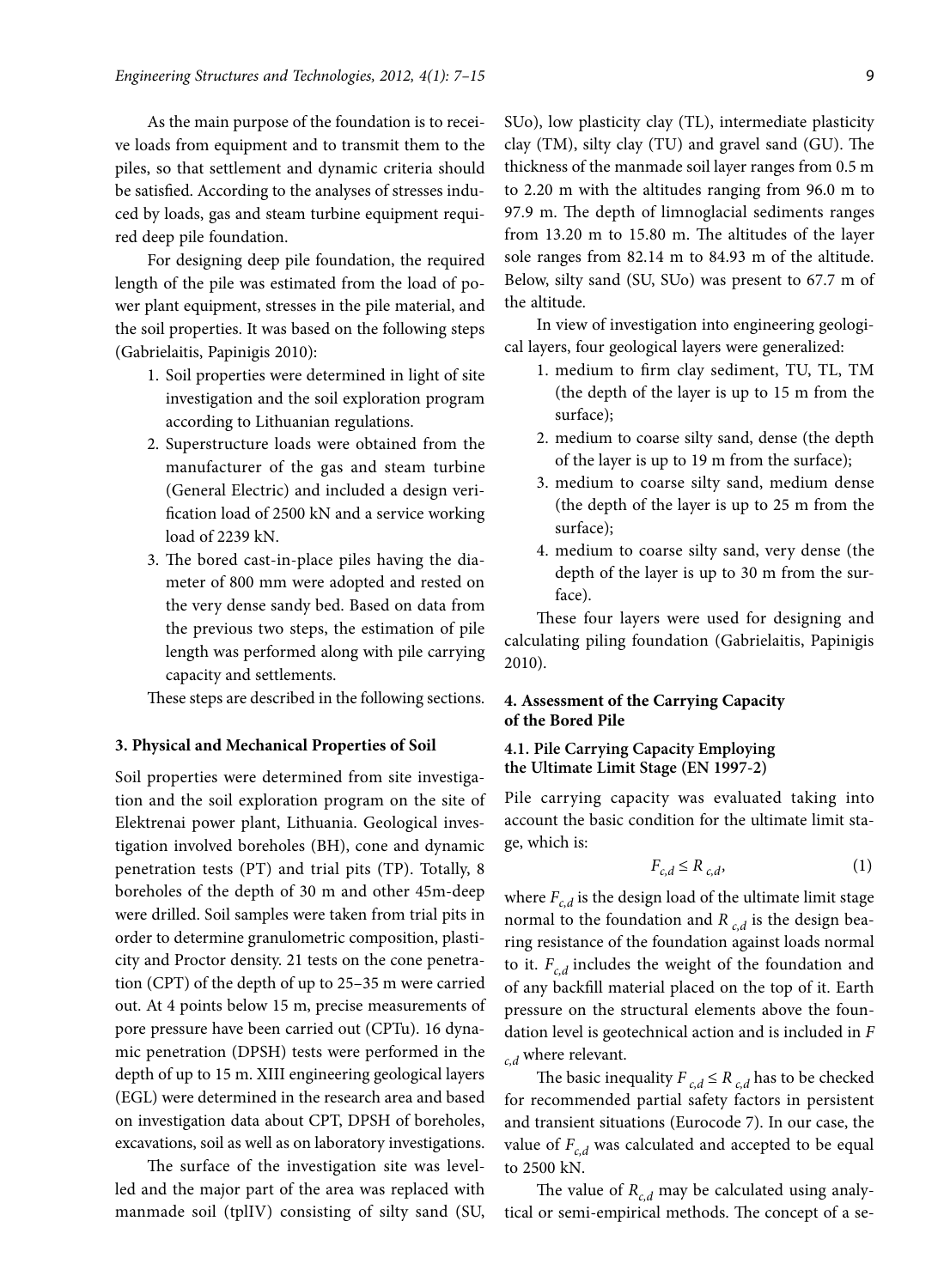parate evaluation of shaft friction and base resistance forms the basis of all 'static' calculations of pile carrying capacity. The basic equation is

$$
R_{c,d} = R_{b,d} + R_{s,d} \,, \tag{2}
$$

where  $R_{c,d}$  represents the total load carried at the pile head, which is the summation of base and shaft resistance which in turn, is the multiplication of base and shaft areas,  $A_b$  and  $A_s$ , by the respective unit of the characteristic value of resistances  $q_{b,k}$  and  $q_{sik}$  (Tomlinson 2001):

$$
R_{c,d} = A_b \cdot q_{b,k} + \sum_{i=1}^{n} A_{si} \cdot q_{si,k},
$$
 (3)

where *i* is the soil layer index; *n* is number of layers crossed by the pile.

Design compressive resistance  $R_{c,d}$  is estimated from Equation 4:

$$
R_{c,d} = \frac{N_q \cdot \sigma_v' \cdot A_b}{\xi \cdot \gamma_b} + \frac{\sum_{i=1}^{n} K_s \cdot \sigma_v' \cdot \tan \delta' \cdot A_{si}}{\xi \cdot \gamma_s}.
$$
 (4)

The first term on the right of the equation (4) represents base resistance divided by partial safety factors  $(\xi, \gamma)$ . Base resistance is described by bearing capacity factor  $N_q$  and overburden earth pressure  $\sigma'_{v}$ . Bearing capacity factor  $N_q$  is related to the peak angle of the shearing resistance  $\phi'$  of soil and the slenderness ration (*L*/*D*) of the pile. The values of the effective angle of shearing resistance  $\phi'$  is required to obtain factor  $N_a$  (Peck *et al.* 1974). In our case,  $\phi'$  is derived from SPT results obtained from the DPSH test and is

described in Table 1. Herein, to apply DPSH data in Equation 4,  $N_{20}$  DPSH data were converted to  $N_{30}$  SPT values (Spagnoli 2007) where *N* is blow count recorded in a standard penetration test. Although SPT is not considered as a refined and completely reliable method of investigation, N values give useful information with regard to the consistency of cohesive soils and the relative density of cohesionless soils. The accepted values of shearing resistance  $\phi'$  for the active zone are presented in Table 1. Overburden earth pressure  $\sigma'_{\nu}$ , is given in Table 2.

The second term on the right of Equation 4 represents shaft ultimate resistance divided by partial safety factors (ξ, γ). Shaft ultimate resistance  $R_{s,d}$  is described by the coefficient of horizontal earth pressure  $K_s$ , the average of effective overburden earth pressure over the depth of soil layer  $\sigma'_{\nu\rho}$  and the value of  $\delta'$  which is the characteristic or average value of the angle of friction between the pile and soil. The angle of friction  $\delta'$  between the pile surface and soil is related to the average effective angle of shearing resistance  $\phi'$  over the length of the pile shaft (Tomlinson 2001). The coefficient of horizontal earth pressure  $K<sub>s</sub>$  is not constant over the depth of the pile shaft and depends on the relative density of soil, the state of soil consolidation and the volume displacement (*L*/*D*) of soil by the pile. The situation was estimated considering geological investigation and is presented in Table 3. The obtained values are depicted in Table 3. The estimation of shaft ultimate resistance *layer by layer* is introduced in Table 4.

**Table 1.** Simplified subsoil structure

| Laver | Level (m)         | Lithology                                        | $\gamma$ <sub>c</sub> (kN/m <sup>3</sup> ) | $N_{20}$ DPSH | $N_{30}SPT$ | $\phi$          |
|-------|-------------------|--------------------------------------------------|--------------------------------------------|---------------|-------------|-----------------|
|       | $98 - 83$         | Clayey deposit, medium to firm consistency       | 19.5                                       |               |             | $10^{\circ(*)}$ |
| 2     | $83 - 79$         | Medium to coarse silty sands, dense              | 26.0                                       | $25 - 30$     | $45 - 54$   | $32^{\circ}$    |
|       | $79 - 73$         | Medium to coarse silty sands, medium dense       | 26.0                                       | $18 - 22$     | $32 - 40$   | $30^\circ$      |
| 4     | $73 - 69\sqrt{ }$ | Medium to coarse silty sans, dense to very dense | 26.0                                       | $26 - 50$     | 47          | $34^\circ$      |

**Note:** (\*) obtained from direct shear testing

| Layer | Level $(m)$ | Lithology                                                 | $\gamma'$ (kN/m <sup>3</sup> ) | Thickness<br>(m) | $\sigma'$ at level<br>bottom (kPa) |
|-------|-------------|-----------------------------------------------------------|--------------------------------|------------------|------------------------------------|
| 1a    | $98 - 95$   | Clayey deposit, medium to firm consistency $\uparrow$ GWL | 19.5                           |                  | 58.5                               |
| 1b    | $95 - 83$   | Clayey deposit, medium to firm consistency $\sqrt{GWL}$   | 5.2                            | 12               | 120.9                              |
| 2     | $83 - 79$   | Medium to coarse slightly silty sands, dense              | 12.2                           | 4                | 169.7                              |
| 3     | $79 - 73$   | Medium to coarse slightly silty sands, medium dense       | 11.2                           |                  | 236.9                              |
| 4     | $73 - 69$   | Medium to coarse slightly silty sans, dense to very dense | 12.2                           |                  | 285.7                              |

**Table 2.** Overburden earth pressure at the pile toe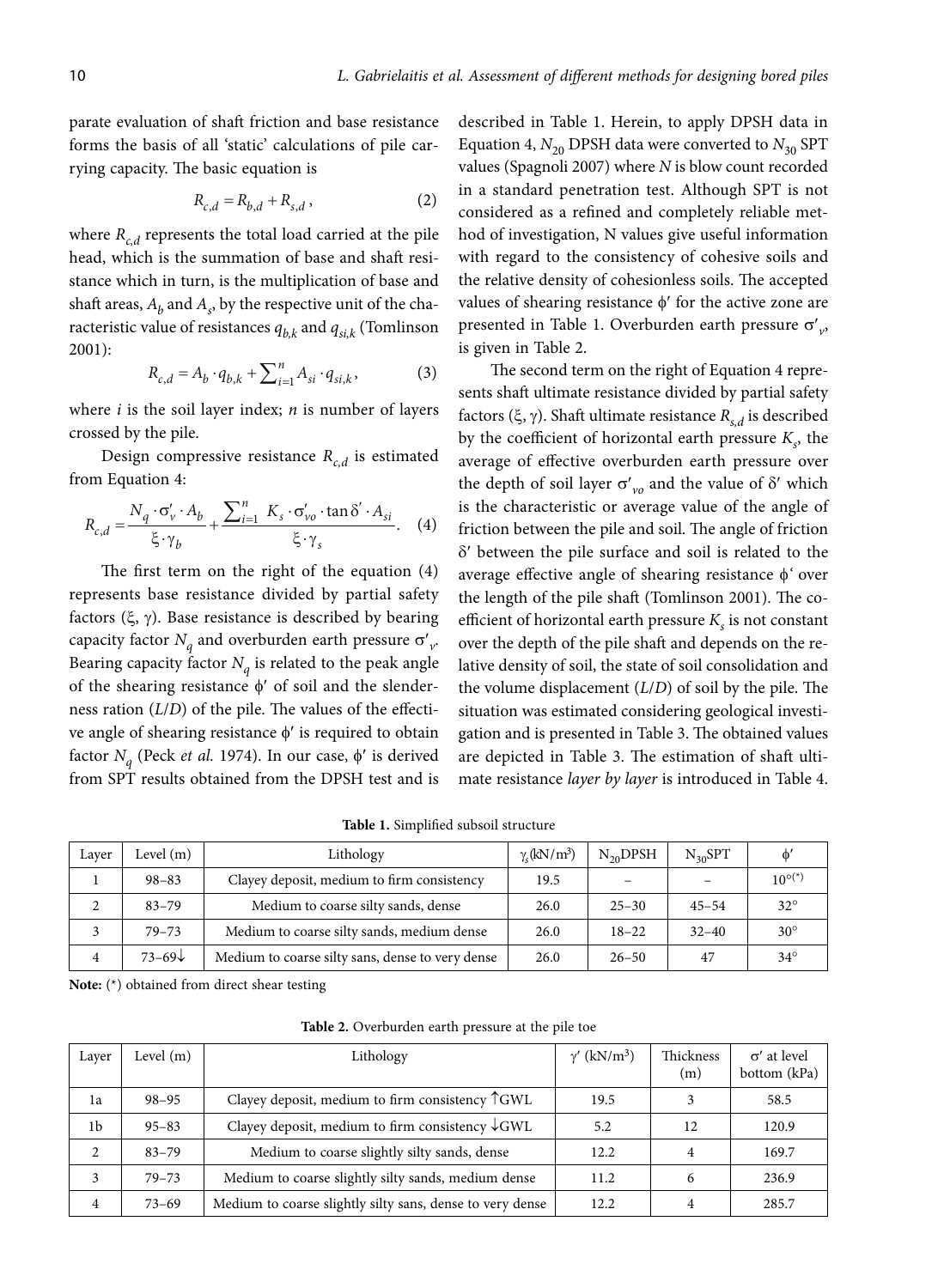| Layer | Level $(m)$ | Lithology                                                 |              | $K_0$                    | $K_s = 0.85 K_0$ |
|-------|-------------|-----------------------------------------------------------|--------------|--------------------------|------------------|
|       | $98 - 83$   | Clayey deposit, medium to firm consistency                |              | $\overline{\phantom{m}}$ |                  |
|       | $83 - 79$   | Medium to coarse slightly silty sands, dense              | $32^{\circ}$ | 0.47                     | 0.40             |
|       | $79 - 73$   | Medium to coarse slightly silty sands, medium dense       |              | 0.50                     | 0.43             |
| 4     | $73 - 69$   | Medium to coarse slightly silty sans, dense to very dense | $34^\circ$   | 0.44                     | 0.37             |

**Table 3.** The coefficient of horizontal soil stress  $(K_s)$   $(K_0$  – the coefficient of earth pressure at rest,  $K_0 = 1 - \sin \phi'$ 

**Table 4.** Shaft ultimate resistance  $R_{s,k}$ 

| Layer | Level $(m)$ | $\phi'$      | $K_{s}$ | Average $\sigma'_{vo}$ at each level (kPa) | $A_{s}(m^{2})$   | $R_{s}$ (kN) |
|-------|-------------|--------------|---------|--------------------------------------------|------------------|--------------|
|       | $98 - 83$   | $10^{\circ}$ |         |                                            |                  |              |
| 2     | $83 - 79$   | $32^\circ$   | 0.40    | 145.3                                      | 10.05            | 191          |
| 3     | $79 - 73$   | $30^\circ$   | 0.43    | 203.3                                      | 15.08            | 381          |
| 4     | $73 - 69$   | $34^\circ$   | 0.37    | 261.3                                      | 10.05            | 328          |
|       |             |              |         |                                            | $\Sigma R_{s,k}$ | 900          |

Equation 4 includes partial resistance factors (ξ and γ) derived from Eurocode 7 in Table 5 (Frank 2006).

Shaft ultimate resistance  $R_{s,k}$  is presented in Table 4.

Safety factors are summarized in Table 5.

| Resistance | $\xi$ (for $n = 1$ ) | $\gamma$ (for $R = 4$ ) | Applied<br>ξ, γ |
|------------|----------------------|-------------------------|-----------------|
| Base       | 1.4                  | 1.6                     | 2.24            |
| Shaft      | 1.4                  | 1.3                     | 1.82            |

**Table 5.** Safety factors applied in Eq. 4

 For the worst site-wide situation, shaft friction resistance  $R_{s,d}$  was estimated to be equal to 495 kN and base resistance  $R_{b,d}$  was estimated to be equal to 4488 kN. The sum of shaft and base resistances  $R_{c,d}$ was equal to 4983 kN. This value satisfied Equation 1 where the sum of shaft and base resistances  $R_{c,d}$  should be larger than (or equal to) design axial compression load on the single pile at ultimate limit state  $F_{c,d}$ .

#### **4.2. Pile Carrying Capacity Employing CPT Data**

Direct CPT methods evaluate pile toe resistance  $(q_t)$  to measured cone tip resistance  $(q_c)$  by averaging cone tip resistance over the assumed influence zone. Pile shaft resistance (*f*) is either evaluated taking into account measured sleeve friction (*f s* ) or measured cone tip resistance  $(q_c)$ .

The **Schmertmann method** (Schmertmann 1978) determines maximum pressure at pile toe  $p_{max, toe}$  applying Equation 5:

$$
p_{max, toe} = \alpha_p \cdot q_t. \tag{5}
$$

Maximum pressure in the pile toe in Equation 5 depends on equivalent average cone tip resistance  $q_{c,eq}$ and pile toe coefficient  $\alpha_p$ , which identifies the type of the pile. Its values are calculated based on the values of cone tip resistance  $q_c$ . For bored piles,  $\alpha_p$  is equal to 0.5 (ENV 1997-2).

Modified equivalent average cone tip resistance *q<sub>c,eq</sub>* is determined by Equation 6:

$$
q_t = \left(\frac{q_{c,1} + q_{c,2}}{2}\right),\tag{6}
$$

where  $q_{c,1}$  is the minimum of the average cone tip resistances of the zones ranging from 0.7*D to* 4*D* below the pile tip (where *D* is pile diameter) and  $q_c$  is the average of minimum cone tip resistances over distance 8*D* above the pile tip. Schmertmann suggested an upper limit of 15 MPa for pile toe bearing capacity.

According to the Schmertmann's method, maximum pile shaft resistance (*pmax,shaft*) is calculated using Equation 7:

$$
p_{max, shaff} = K \left[ \sum_{y=0}^{8D} \frac{y}{8D} f^*_{s} A_s + \sum_{y=8D}^{L} f_s^* A_s \right], \qquad (7)
$$

where  $K$  – the correction factor for sand equal to the ratio of unit pile shaft resistance and unit penetrometer sleeve local friction; *y* – depth at which side resistance is calculated; *L* – pile length; *D* – embedded pile length;  $f_s^*$  – the mean value of penetrometer sleeve local friction  $f_s$  in the interval given by bracket subscript; *As* – the area of pile shaft surface in the given interval.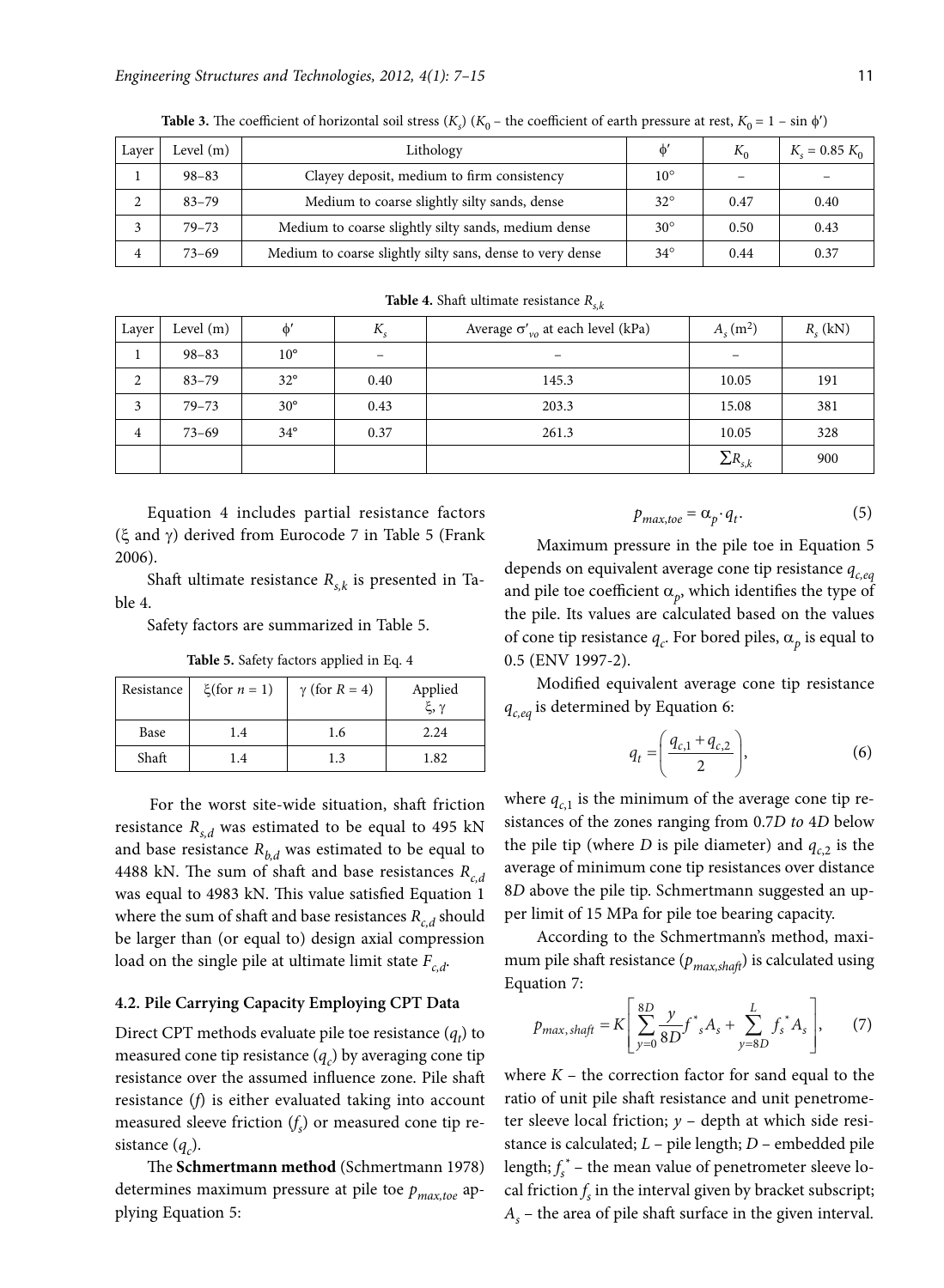Maximum pile bearing capacity, which is a sum of  $q_t$  and *f* magnitudes, according to the Schmertmann method, was estimated to be equal to 6085 kN.

The **de Ruiter and Beringen method** (de Ruiter, Beringen 1979) is based on experience gained in the North Sea. This method is also known as the European method and uses different procedures for clay and sand.

In sand, pile toe resistance  $(q_t)$  is calculated similarly to the Schmertmann method.

Pile shaft resistance (*f*) for each soil layer along the pile shaft is determined by Equation 8:

$$
f = min \begin{cases} f_s \\ \frac{q_c(\text{side}) \text{ compression}}{300} \\ 120kPa \end{cases}
$$
 (8)

Maximum pile bearing capacity, according to the de Ruiter and Beringen method, was estimated to be equal to 5457 kN.

The **Bustamante method (LCPC)** (Bustamante, Gianeeselli 1982) is based on the analysis of 197 pile load tests with a variety of pile types and soil conditions. In this method, both pile toe resistance  $(q_t)$  and shaft resistance (*f*) of the pile are obtained from cone tip resistance  $(q_c)$ . Sleeve friction  $(f_s)$  is not used. Pile toe resistance is determined with reference to Equation 9:

$$
q_t = k_b \cdot q_{c,eq} \,,\tag{9}
$$

where  $k_h$  is an empirical bearing capacity factor that varies from 0.15 to 0.60 depending on the soil type and pile installation procedure. For bored piles, the value of  $k_h$  is 0.15.

Pile shaft resistance (*f*) in each soil layer is estimated from the equivalent cone tip resistance  $(q_{c,eq})$  of the soil layer, soil type, pile type and installation procedure (Bustamante, Gianeeselli 1982).

Maximum pile bearing capacity, according to Bustamante and Gianeselli method, was estimated to be equal to 3535 kN.

### **4.3. Analysis of Pile Bearing Capacity Employing Program Pile CPT (Geo5)**

The paper is also aimed at evaluating software Pile CPT (Geo5) in order to verify its capabilities for practical local usage. Program Pile CPT serves to verify the bearing capacity and settlement of a single pile. Pile bearing capacity analysis was carried out according to such standards and approaches as EN 1997-2, NEN 6743, LCPC (Bustamante) and Schmertmann. For all methods, essential input parameters are dimensionless coefficients adjusting the magnitude of bearing capacity and shaft friction respectively. During analysis, a partial factor in base resistance and that in shaft resistance were accepted according to Table 5. Pile toe and shaft friction coefficients are automatically calculated based on the pile type and surrounding soils.

The results of all pile bearing capacity analysis are estimated applying different methods and displayed in Table 6. The pile length of 27 meters was used only for calculation using the ultimate limit stage method (EN 1997-1). In all other methods, due to the depth of CPT influence zone, pile length was accepted to be equal to 20 meters.

**Table 6.** A comparison of pile bearing capacity results obtained using different methods

| Method                                   | Pile<br>length,<br>m | Pile bearing<br>capacity, kN | Pile bearing<br>capacity, kN<br>Pile CPT<br>(Geo5) software |  |  |
|------------------------------------------|----------------------|------------------------------|-------------------------------------------------------------|--|--|
| Ultimate limit<br>stage<br>$(EN 1997-2)$ | 27                   | 4983                         | 4303.48                                                     |  |  |
| Schmertmann                              | 20                   | 6085                         | 3721.41                                                     |  |  |
| de Ruiter and<br>Beringen                | 20                   | 5457                         |                                                             |  |  |
| <b>Bustamante</b><br>method (LCPC)       | 20                   | 3535                         | 6080.89                                                     |  |  |
| <b>NEN 6743</b>                          | 20                   |                              | 6050.49                                                     |  |  |

# **5. Assessment of Immediate Settlement of the Bored Pile**

# **5.1. Assessment of Pile Immediate Settlement Employing the Analytical Method**

Total settlement can be assessed (Bowles 1997) as the sum of axial and point settlement for conservative end-bearing behaviour considering a low or negligible contribution to shaft resistance:

$$
H_p = \frac{P \cdot L}{A \cdot E_p} + q \cdot D \cdot \frac{1 - \mu^2}{E_s} \cdot m I_s \cdot I_F \cdot F_1.
$$
 (10)

The first term (before the sum sign) on the right of the equation (10) describes average pile axial settlement for pile length *L*, average cross-section area *A*  and an elastic modulus of pile *Ep*. Length *L* is estimated to be 67% and 100% of the total pile length, taking 100% at clayey part and 75% at embedment sand. It is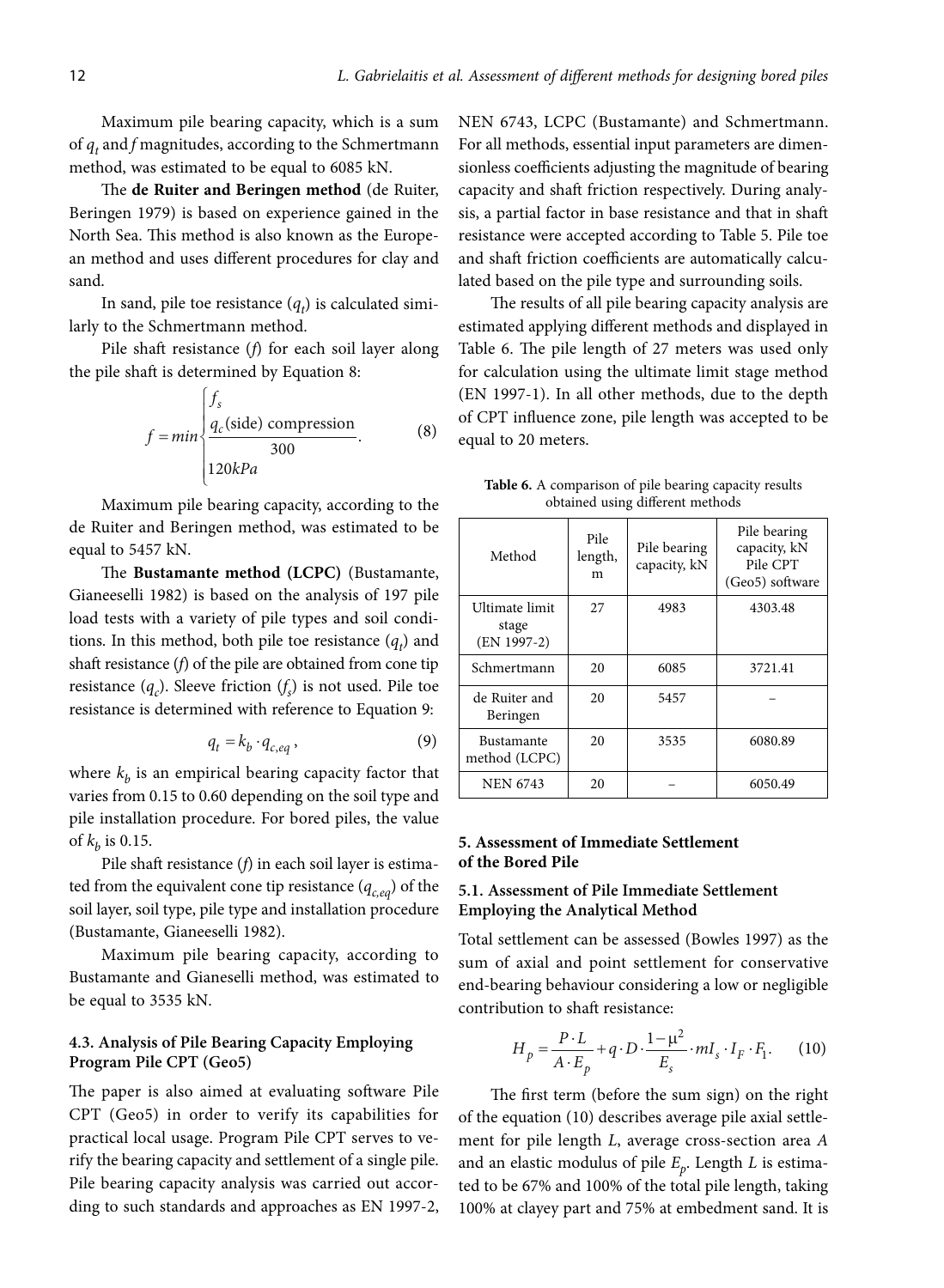equal to 16.8 m. Elastic pile modulus  $E<sub>p</sub>$  is determined according to cylinder compressive strength  $f_{ck}$  (for  $f_{ck}$  = 30 MPa,  $E_p = 32.000$  MPa). Maximum applied load at pile head *P* is equal to the service working load of *P* = 2239 kN.

The second term in the equation (10) describes point settlement that depends on pile load *q* representing pile bearing pressure at the point. It is equal to input load divided by  $A_p$ , i.e. 4450 kPa. The stressstrain modulus of soil below pile point *Es* is obtained from dense and very dense sands with  $N_{20} > 30 \rightarrow$  $N_{30}$  > 50 and equals  $E_s$  > 100 MPa. The Poisson ratio of sand soil μ equals 0.3 while shape factor *mI<sub>s</sub>* equals 1.0. Embedment factor  $I<sub>F</sub>$  has the value of 0.50 because the ratio of pile length *L* and diameter *D* ratio is higher than 5. Reduction factor  $F_1$  was set to 0.75, since point bearing and considering some skin resistance.

According to the equation (10) the total value of settlement  $H_p$  was estimated to be equal to 16 mm. This value could be considered as maximum, is obtained from the conservative side and based on the end-bearing behaviour of the pile.

Pile settlement analysis showed that the total expected maximum settlement value was 16 mm. It includes 2 mm settlement of pile deformation from vertical compressive loads. For such structure, foundation settlement should not be more than 2% of the pile diameter. For the pile of 800 mm, foundation settlement should not be more than 16 mm. Calculation shows that for the pile of the diameter of 800 mm, necessary length makes 27 m, which is sufficient to endure overall load.

### **5.2. Analysis of Pile Immediate Settlement Employing Program Pile CPT (Geo5)**

In program Pile CPT (Geo5), the magnitude of pile head settlement  $w_d$  is calculated with reference to Equation 11:

$$
w_d = w_{toe,d} + w_{el,d}, \qquad (11)
$$

where  $w_{toe,d}$  is pile toe settlement due to acting forces consisting of two components: pile toe settlement due to force acting at the toe  $(w_{toe,d,1})$  and pile toe settlement due to force acting on the shaft  $(w_{toe,d,2}); w_{el,d}$  is pile settlement due to elastic compression. The magnitudes of settlements  $w_{toe,d,1}$  and  $w_{toe,d,2}$  are determined from built-in graphs according to the NEN 6743 standard, which allows to determine:

1. pile settlement due to toe vertical force (pile settlement in the percentage of the equivalent pile diameter plotted as a function of toe vertical force given in the percentage of maximum toe resistance  $q_t$ );

2. pile settlement due to shaft force (pile settlement in mm is plotted as a function of shaft force given in the percentage of maximum shaft resistance *f*).

Pile settlement analysis was carried out following standards and approaches EN 1997-2, NEN 6743, LCPC (Bustamante) and Schmertmann. The results of the made comparison were obtained employing different methods and are presented in Table 7.

The settlement analysis of program Pile CPT is performed according to the suggested standard NEN 6743 where pile toe and pile shaft forces are given and partial factors for base resistance and shaft resistance were involved in calculations. These factors were also accepted in line with Table 5.

**Table 7.** A comparison of pile settlement results obtained using different methods

| Method                   | Pile length,<br>m | Immediate<br>settlement, mm |
|--------------------------|-------------------|-----------------------------|
| <b>Bowles</b>            | 27                | 15.9                        |
| Schmertmann              | 20                | 13.5                        |
| EN 1997-2                | 20                | 10                          |
| Bustamante method (LCPC) | 20                | 6.8                         |
| NEN 6743 Limit state 1B  | 20                | 8                           |
| NEN 6743 Limit state 2.  | 20                | 7.4                         |

#### **6. Conclusions**

To evaluate the results of pile carrying capacity in consideration of the basic condition for the ultimate limit stage (EN 1997-2):

- 1. Schmertmann, LCPC (Bustamante) and de Ruiter and Beringen methods were used without applying partial factors (for more details, see Section 4.2);
- 2. Schmertmann, LCPC (Bustamante), de Ruiter and Beringen, EN 1997-2 and NEN 6743 methods were used in program Pile CPT (Geo5) applying partial factors (for more details, see Section 4.3).

The obtained results presented in Table 6 demonstrate reliable calculations carried out employing different methods. If calculations using Pile CPT program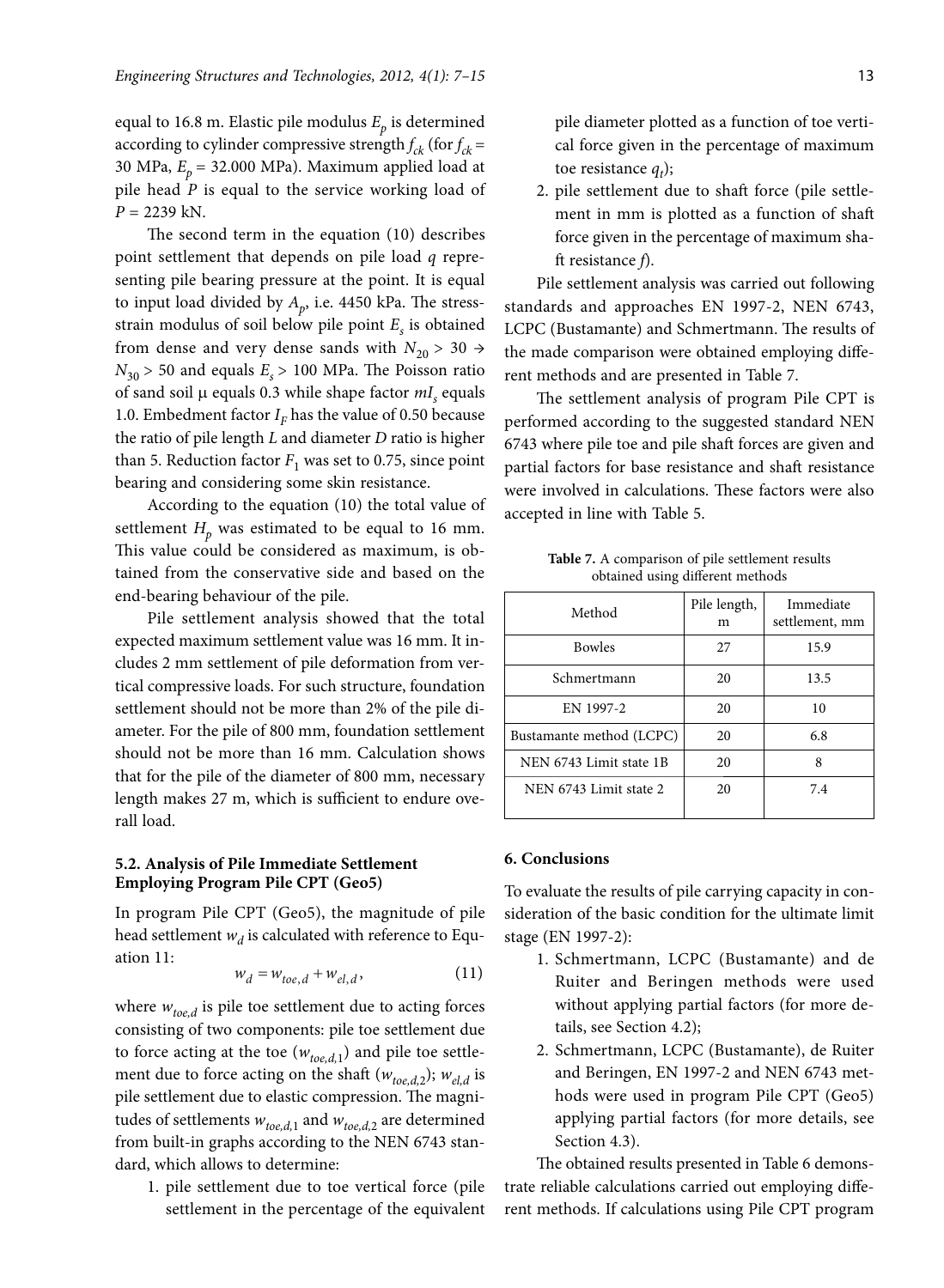(Geo5) pointed to the magnitudes of partial factors were equal to 1, the result of pile bearing capacity would be similar to the performed calculations applying the analytical method described in Section 4.1. For example, the results of the Schmertmann method shows a 5955.90 kN value of pile bearing capacity if partial factors are eliminated in Pile CPT program.

Pile settlement analysis was performed employing five most widely used standards and approaches: EN 1997-2, NEN 6743, LCPC (Bustamante), de Ruiter and Beringen, Schmertmann and Bowles. Settlement values are similar to all applied methods. The largest value of bored pile settlement was obtained employing the analytical Bowles method. The analysis of pile settlement employing different methods for using Pile CPT Program (Geo5) shows reliable results. Therefore, it can be confirmed that NEN 6743, Bowles and Schmertmann methods can be used for assessing the settlements of bored piles in our region.

# **Nomenclature**

#### Notation:

- *A* pile cross section area  $(m^2)$ ;
- $A_h$  pile base area (m<sup>2</sup>);
- $A_{si}$  pile shaft area (m<sup>2</sup>);
- *D* pile diameter (m);
- $E_p$  elastic modulus of the pile (MPa);
- *Es* stress-strain modulus of the soil (MPa);
- $F_1$  reduction factor  $(-)$ ;
- $I_F$  embedment factor  $(-)$ ;
- *K<sub>s</sub>* coefficient of horizontal soil stress;
- *K* correction factor;
- $k<sub>b</sub>$  empirical bearing capacity factor;
- *L* pile length (m);
- $mI_s$  shape factor  $(-)$ ;
- $N_q$  bearing capacity factor (-);<br>*P* maximum applied load at r
- maximum applied load at pile head (kN);

*pmax,toe* maximum pressure at pile toe (kPa);

- *pmax,shaft* maximum pile shaft friction (kPa);
	- *qt* pile toe resistance (kPa);
	- $q_{c,eg}$  equivalent average cone tip resistance (kPa);
- $q_{c,1}$ ,  $q_{c,2}$  mean values of cone tip resistances (kPa); *s* pile shape coefficient (–);
	- $F_{c,d}$  design axial compression load on a single pile at the ULS (kN);
		- *f* pile shaft resistance (kPa);
	- *Rc,d* design value of compressive ground resistance of a single pile at ULS (kN).

 $w_d$  pile head settlement (mm);

- $w_{\text{toe-d}}$  pile toe settlement due to acting forces (mm);
- *w<sub>el,d</sub>* pile settlement due to elastic compression (mm).

Greek symbols:

- $\alpha_p$  pile type factor (-);
- $\alpha$ , haft friction coefficient (–);
- $\beta$  expanded pile toe coefficient (-);
- *μ* poisson ratio for soil;
- $\sigma'{}_{\nu ok}$ effective overburden earth pressure (kPa); *shearing resistance* (<sup>o</sup>).

#### **References**

- Bowles, J. E. 1997. *Foundation Analysis and Desig.* 5th ed. McGraw-Hill. 624 p. ISBN 0-07-912247-7.
- Bustamante, M.; Gianeeselli, L. 1982. Pile bearing capacity predictions by means of static penetrometer CPT, in *Proceedings of the 2nd European Symposium on Penetration Testing, ESOPT-II*, Vol. 2, Amsterdam, 493–500.
- de Ruiter, J.; Beringen, F. L. 1979. Pile foundations for large North Sea structures, *Marine Geotechnology* 3(3): 267–314. http://dx.doi.org/10.1080/10641197909379805
- *ENV 1997-2: EN 1997-2 Geotechnical design. Ground investigation and testing.*
- *Eurocode 7: Geotechnical design Part 1: general rules, EN 1997- 1:2004 (E), (F) and (G).* European Committee for Standardization. Brussels, 2004. 225 p.
- *Eurocode 7: Geotechnical design Part 2: design assisted by laboratory testing. EN 1997-2:2000.* European Committee for Standardization. Brussels, 2000. 107 p.
- Frank, R. 2006. Design of pile foundation following Eurocode 7, in *Proc. XIII Danube-European Conference on Geotechnical Engineering*, Ljubljana, 29–31 May 2006, Slovenian Geotechnical Society, 577–586.
- Gabrielaitis, L.; Papinigis, V. 2010. Design of deep foundations on bored piles, in *10th International Conference Modern Building Materials, Structures and Techniques*: selected papers: [CD], Vol. 2. May 19–21, 2010. Vilnius: Technika, 1104–1110. ISBN 9789955285922.
- Kempfert, H. G.; Gebreselassie, B. 2006. *Excavations and Foundations in Soft Soils*. XXII, 421. Hardcover. 576 p. ISBN 978- 3-540-32894-0.
- Lee, J. H.; Salgado, R. 1999. Determination of pile base resistance in sands, *Journal of Geotechnical and Geoenvironmental Engineering* 125(8 August).
- *NEN 6743:1991/A1:1997. Geotechniek Berekeningsmethode voor Funderingen op Palen –Drukpalen.*
- Peck, R. B.; Hanson, W. E.; Thornburn, T. H. 1974. *Foundation Engineering*. New York: John Wiley and Sons Inc.
- Salgado, R.; Prezzi, M.; Seo, H. 2007. Advanced modeling tools for the analysis of axially loaded piles, in *Proc. of the International Workshop on Recent Advances in Deep Foundations (IWDPF07)*. Ed. by Kikuchi, Otani, Kimura & Morikawa. Port and Airport Research Institute, Yokosuka, Japan, 2007, Taylor & Francis Group, London, UK, 49–67.